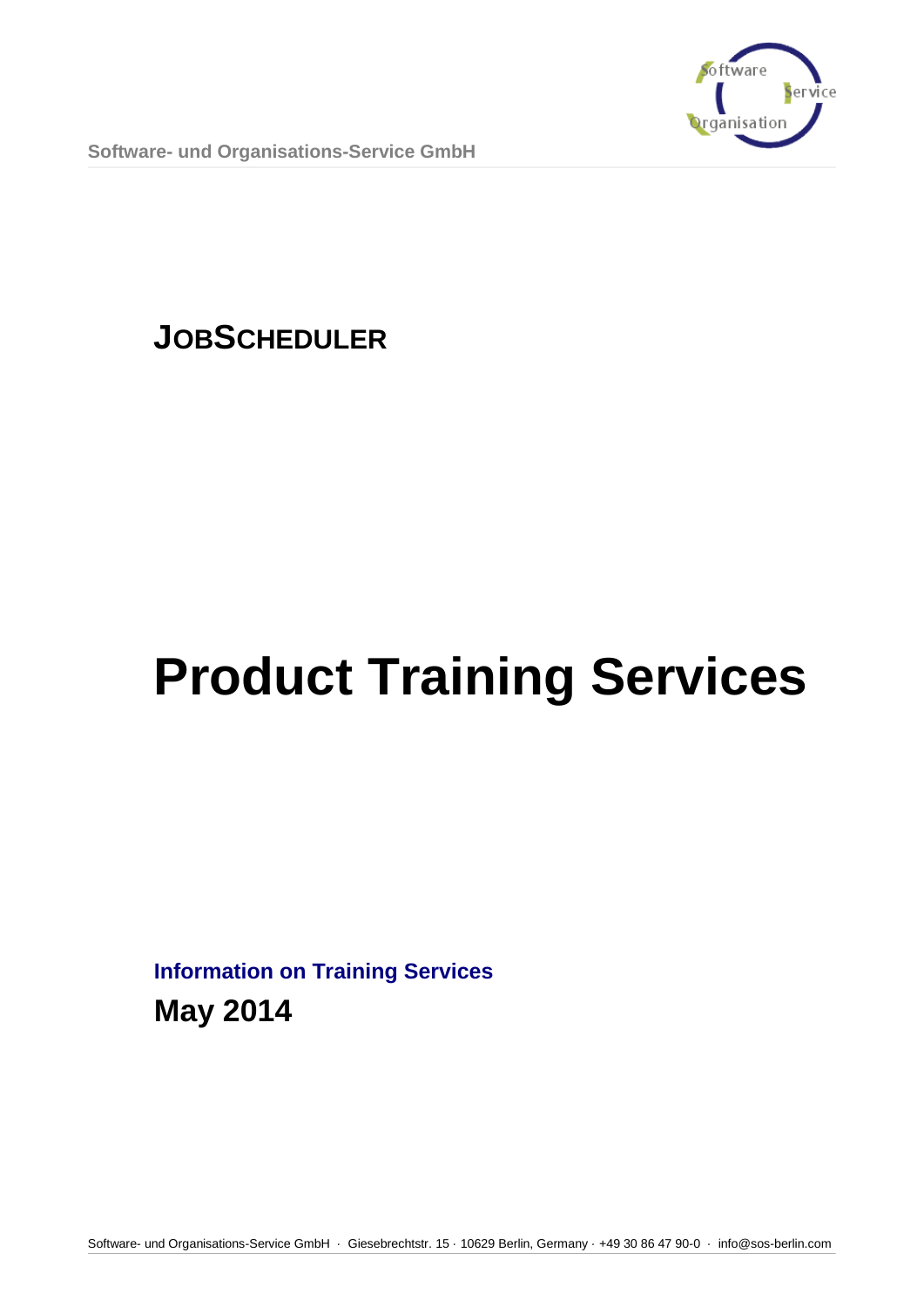## **Contact Information**

Software- und Organisations-Service GmbH

Giesebrechtstr. 15 D-10629 Berlin **Germany** 

Telephone +49 (0)30 86 47 90-0 Mail [info@sos-berlin.com](mailto:info@sos-berlin.com) Web [http://www.sos-berlin.com](http://www.sos-berlin.com/)

Last Updated: 05/2014

## **Copyright © 2005-2014 SOS GmbH Berlin**

All rights reserved. All trademarks or registered trademarks are the property of their respective holders. All information and materials in this book are provided "as is" and without warranty of any kind. All information in this document is subject to change without further notice.

We would appreciate any feedback you have, or suggestions for changes and improvements; please forward your comments to [info@sos-berlin.com.](mailto:info@sos-berlin.com)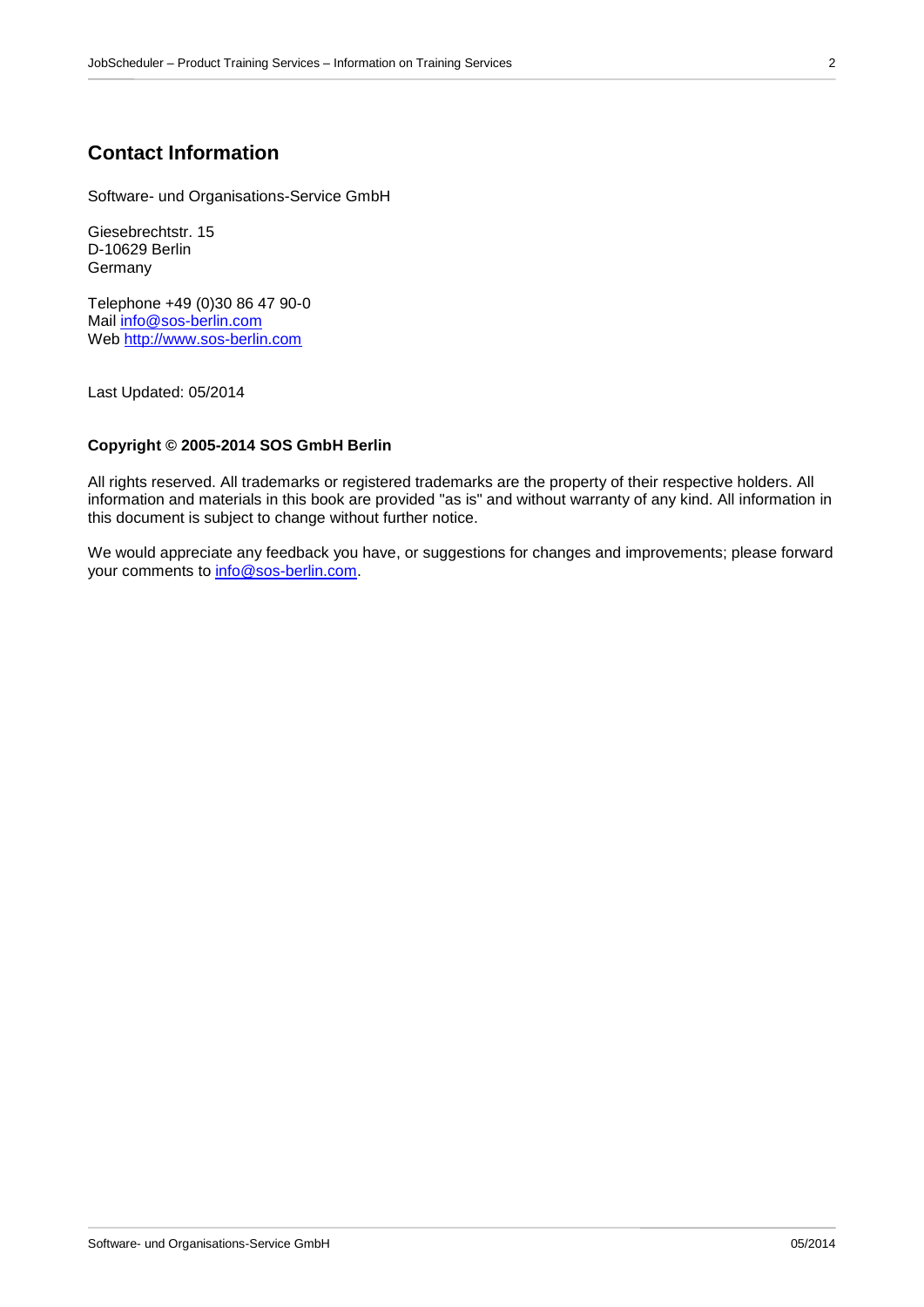## **Contents**

| $\mathbf 1$             |     |  |  |  |  |
|-------------------------|-----|--|--|--|--|
|                         | 1.1 |  |  |  |  |
|                         | 1.2 |  |  |  |  |
|                         | 1.3 |  |  |  |  |
| $\mathbf{2}$            |     |  |  |  |  |
|                         | 2.1 |  |  |  |  |
|                         |     |  |  |  |  |
|                         |     |  |  |  |  |
|                         | 2.2 |  |  |  |  |
|                         |     |  |  |  |  |
|                         |     |  |  |  |  |
|                         | 2.3 |  |  |  |  |
|                         |     |  |  |  |  |
|                         | 2.4 |  |  |  |  |
|                         |     |  |  |  |  |
|                         |     |  |  |  |  |
|                         |     |  |  |  |  |
|                         |     |  |  |  |  |
|                         |     |  |  |  |  |
| 3                       |     |  |  |  |  |
|                         | 3.1 |  |  |  |  |
|                         | 3.2 |  |  |  |  |
|                         | 3.3 |  |  |  |  |
| $\overline{\mathbf{4}}$ |     |  |  |  |  |
|                         | 4.1 |  |  |  |  |
|                         | 4.2 |  |  |  |  |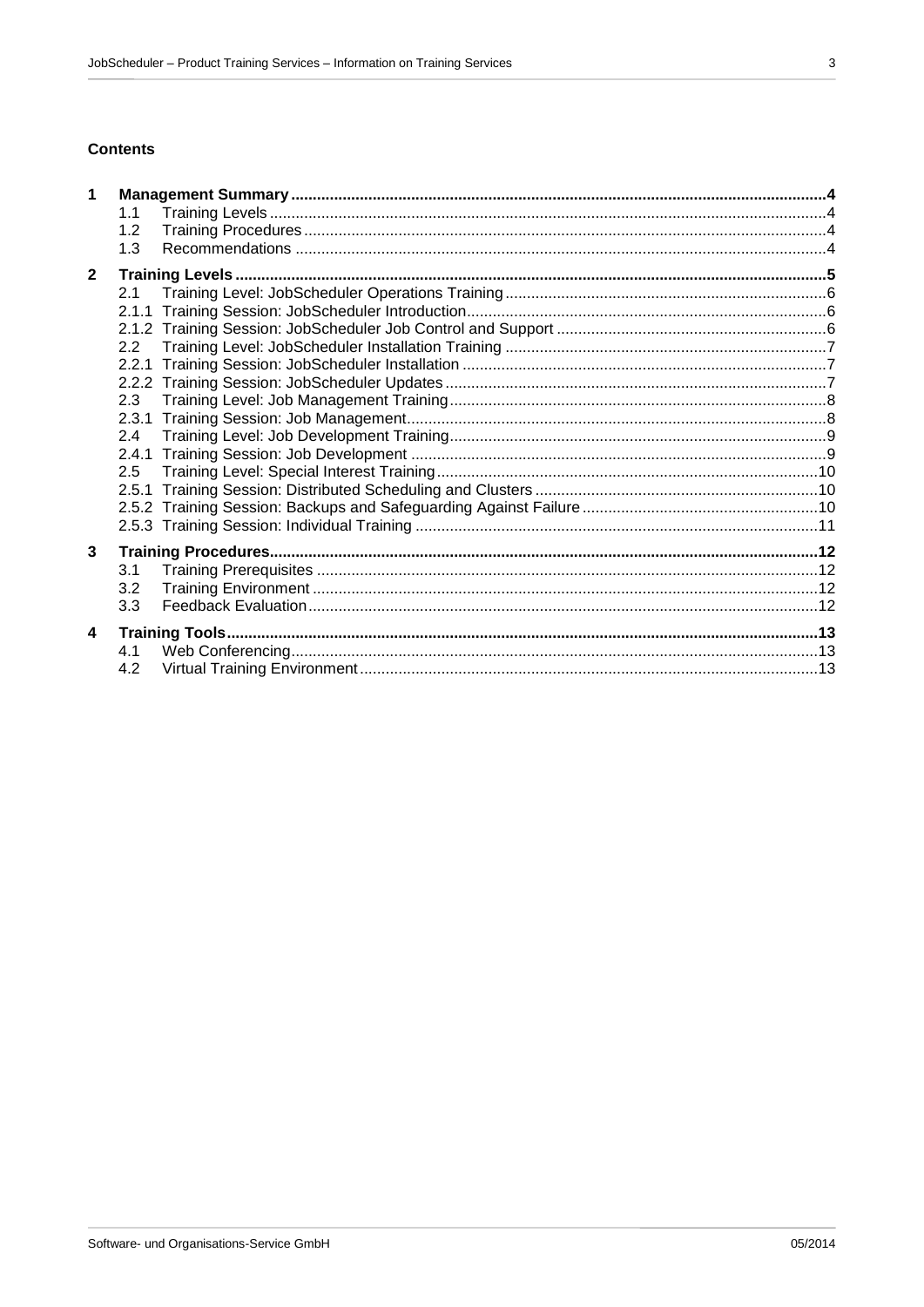## <span id="page-3-0"></span>**1 Management Summary**

## <span id="page-3-1"></span>**1.1 Training Levels**

JobScheduler training is oriented towards specific target audiences in IT organizations and provided at the following levels:

| <b>Training Level</b>                                         | <b>Target Audience</b>                             | <b>Relevant Skills</b>                                                                                                                                                                             | <b>Duration</b> |
|---------------------------------------------------------------|----------------------------------------------------|----------------------------------------------------------------------------------------------------------------------------------------------------------------------------------------------------|-----------------|
| <b>JobScheduler</b><br><b>Operations</b><br><b>Training</b>   | Operations Team,<br>Service Desk                   | • Understand architecture and job handling.<br>• Manage daily operations for JobScheduler.<br>• Provide 1 <sup>st</sup> Level Support and manage trouble<br>tickets with SOS Support Team.         | 1 day           |
| <b>JobScheduler</b><br><b>Installation</b><br><u>Training</u> | Engineering Team,<br><b>Application Management</b> | • Install and configure JobScheduler.<br>• Connect JobScheduler to databases.<br>• Manage patches and updates.                                                                                     | 1 day           |
| Job Management<br><u>Training</u>                             | Engineering Team,<br><b>Application Management</b> | • Configure basic jobs, job chains, schedules.<br>• Manage job parameterizations and complex<br>workflows (split & synchronize).                                                                   | 2 days          |
| <b>Job Development</b><br>Training                            | Developers                                         | • Develop individual jobs for complex tasks<br>based on the JobScheduler Java API.<br>• Add performance optimizations to jobs.                                                                     | 3 days          |
| <b>Special Interest</b><br>Training                           | Engineering Team,<br><b>Developers</b>             | Subjects not focused in other training levels:<br>• Specialized requirements<br>• Reliability and safeguarding against failure<br>• Backup and Fail-over<br>• Management of a JobScheduler cluster | on<br>agreement |

## <span id="page-3-2"></span>**1.2 Training Procedures**

- Training is performed by web conferencing or on site (except for *Job Development Training*).
- A maximum of 5 participants is accepted as a [prerequisite](#page-11-1) to ensure the overall quality of the training.
- Training is carried out in a [Virtual Training Environment](#page-12-2) that is equipped with the software components required for training execution and exercises. Participants have 24/7 access to their individual Virtual Training Environment during training days. Alternatively environments at customer sites can be used.
- [Feedback](#page-11-3) is essential to ensure customer satisfaction. Therefore questionnaires are collected at the end of the training; answers are categorized and added to an evaluation matrix that is discussed with the customer's management.

## <span id="page-3-3"></span>**1.3 Recommendations**

- It is recommended that a minimum of *JobScheduler Operations Training* and *Job Management Training* is booked for the teams who are in charge of setting up the job scheduling environment.
- If the scheduling tasks are considered to be vital for business processes then additional know how transfer can be established by coaching sessions. Coaching enables the teams in charge to handle critical situations more competently.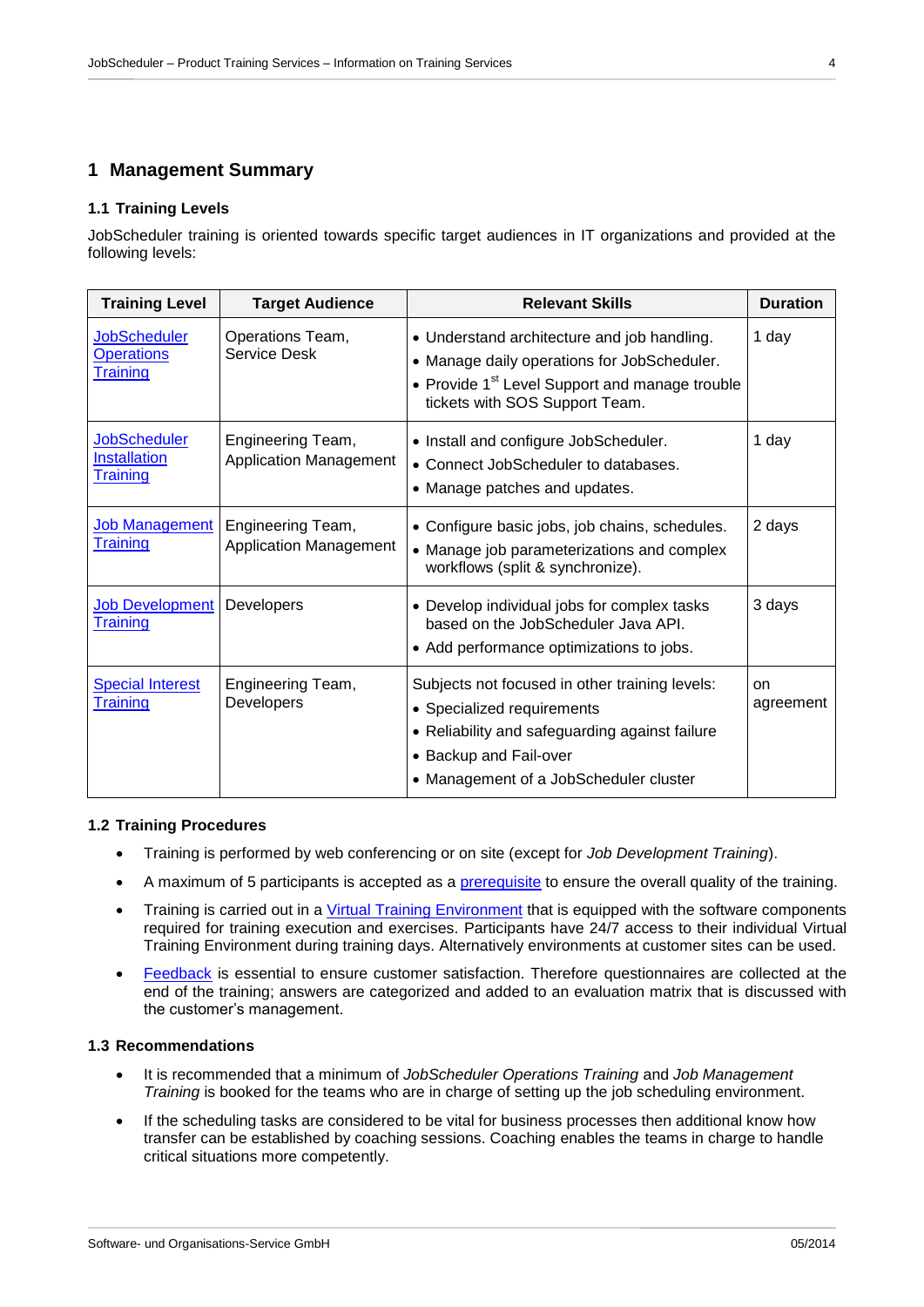## <span id="page-4-0"></span>**2 Training Levels**

The following training levels are provided to meet specific requirements of target audiences in IT organisations:

<span id="page-4-1"></span>

| <b>Training Course</b> |                                          | <b>Training Coverage</b>                               |                                                   | <b>Training Execution</b> |                                 |                                                                            | <b>Training Materials</b>                           |                                |
|------------------------|------------------------------------------|--------------------------------------------------------|---------------------------------------------------|---------------------------|---------------------------------|----------------------------------------------------------------------------|-----------------------------------------------------|--------------------------------|
| Product                | <b>Training</b><br>Level                 | <b>Required</b><br><b>Previous</b><br><b>Trainings</b> | <b>Target</b><br><b>Audience</b>                  | <b>Duration</b>           | <b>Mediation</b>                | <b>Environment</b>                                                         | <b>Documentation</b><br>/ Samples                   | <b>Exercises</b>               |
| JobScheduler           | JobScheduler<br>Operations<br>Training   |                                                        | Operations<br>Team,<br>Service<br><b>Desk</b>     | 8 hrs.                    | Web<br>Conferencing,<br>On Site | Virtual Training Product<br>Environment,<br>Customer<br>Environment        | Documentation.<br>Sample Jobs,<br><b>Job Chains</b> | Operations<br>Exercises        |
|                        | JobScheduler<br>Installation<br>Training | <b>JobScheduler</b><br><b>Operations</b><br>Training   | Engineering<br>Team.<br>Application<br>Management | 8 hrs.                    | Web<br>Conferencing.<br>On Site | Virtual Training Installation<br>Environment.<br>Customer<br>Environment   | Instructions                                        | Installation<br>Exercises      |
|                        | Job<br>Management<br>Training            | JobScheduler<br><b>Operations</b><br>Training          | Engineering<br>Team.<br>Application<br>Management | 16 hrs.                   | Web<br>Conferencing,<br>On Site | <b>Virtual Training Product</b><br>Environment.<br>Customer<br>Environment | Documentation.<br>Sample Jobs,<br><b>Job Chains</b> | Job, Job<br>Chain<br>Exercises |
|                        | Job<br>Development<br>Training           | Job<br>Management<br>Training                          | <b>Developers</b>                                 | 24 hrs.                   | On Site                         | Customer<br>Environment                                                    | API<br>Documentation,<br>Sample Java<br>Jobs        | Java Job<br>Exercises          |
|                        | Special<br>Interest<br>Training          | JobScheduler<br>Operations<br>Training                 | Engineering<br>Team,<br>Developers                | on<br>agreement           | Web<br>Conferencing,<br>On Site | Virtual Training<br>Environment.<br>Customer<br>Environment                |                                                     |                                |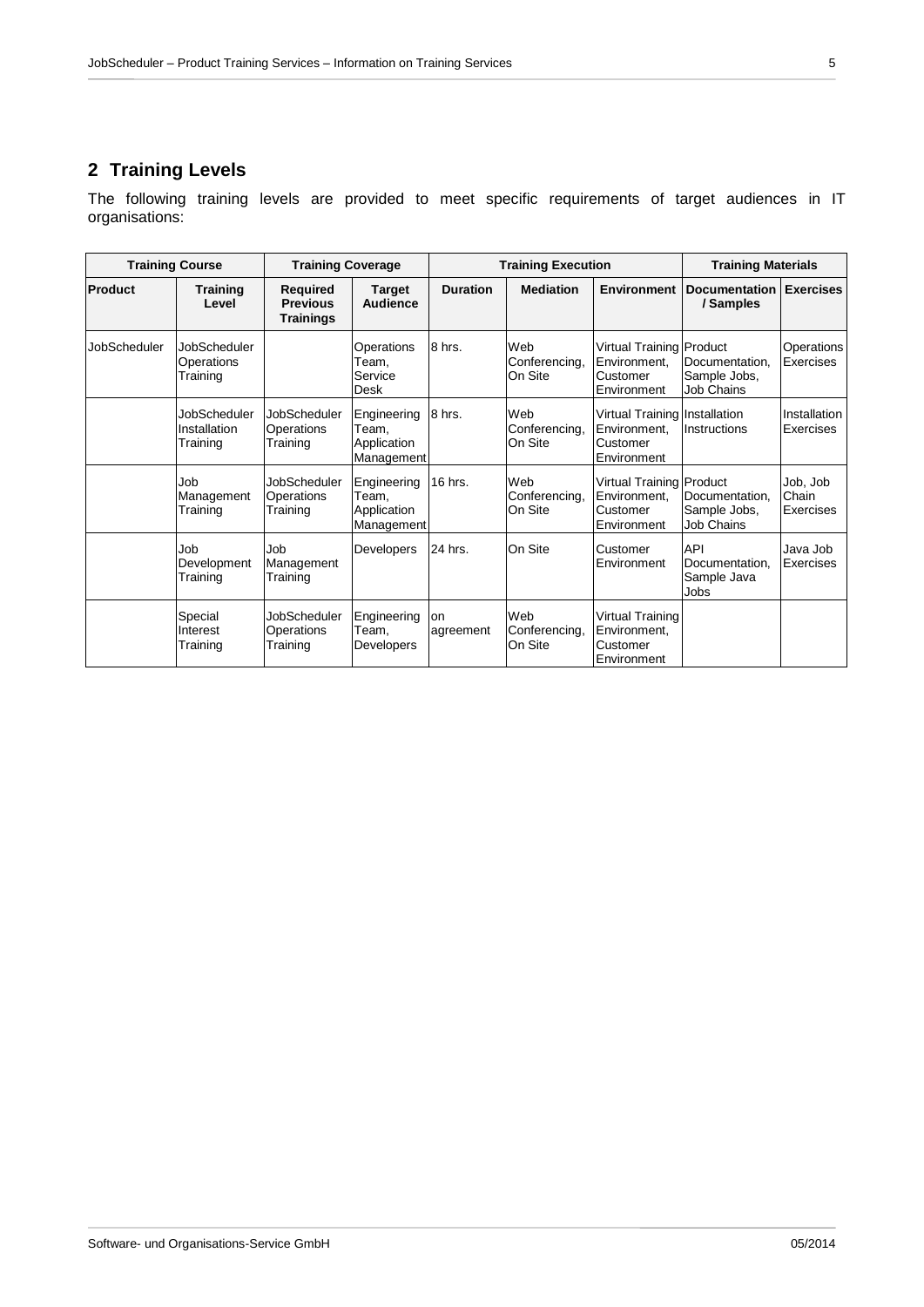#### <span id="page-5-0"></span>**2.1 Training Level: JobScheduler Operations Training**

Target audiences are Service Desk and Operations Teams. Basic knowledge of the JobScheduler will be provided for IT operations. This knowledge is also required for participation in the training sessions for more advanced users and experts.

#### <span id="page-5-1"></span>**2.1.1 Training Session: JobScheduler Introduction**

Materials:

Architecture Presentation, JobScheduler Documentation

## **Training Topic: An Overview of the JobScheduler**

Subjects:

The relationships between Jobs, Orders, Job Chains and Schedules

Focus:

- Understanding the JobScheduler Architecture
- Documentation Overview
- Features of the JobScheduler
- The relationships between Jobs, Orders and Job Chains
- An introduction to Run Times and Schedules

### <span id="page-5-2"></span>**2.1.2 Training Session: JobScheduler Job Control and Support**

Materials:

- Training Exercises
- Each participant is provided with an environment and a functional JobScheduler
- Trouble Ticket System, Change Management System, Knowledge Base

## **Training Topic: Use of the Interfaces for Job Control** 2.1.2.1

Subjects:

- The JobScheduler environment
- The JobScheduler Operations Center (JOC)
- The JobScheduler Information Dashboard (JID)

Focus:

- Presentation of the JobScheduler JOC and JID features
- Starting, stopping, pausing, restarting Jobs and Job Chains
- Accessing the Job History and Log Files

2.1.2.2

2.1.1.1

 Managing Orders Housekeeping Jobs

## **Training Topic: Requesting Assistance and Handling of Trouble Tickets**

Subjects:

- Requesting Assistance
- Trouble Ticket System, Change Management System, Knowledge Base

- Terminology for Support Requests and Service Requests
- Requesting assistance from the Support Team
- Adding Trouble Tickets
- Severity and Impact of Trouble Tickets
- Handling of Trouble Tickets by the Support Team
- <span id="page-5-3"></span>Use of Change Management System and Knowledge Base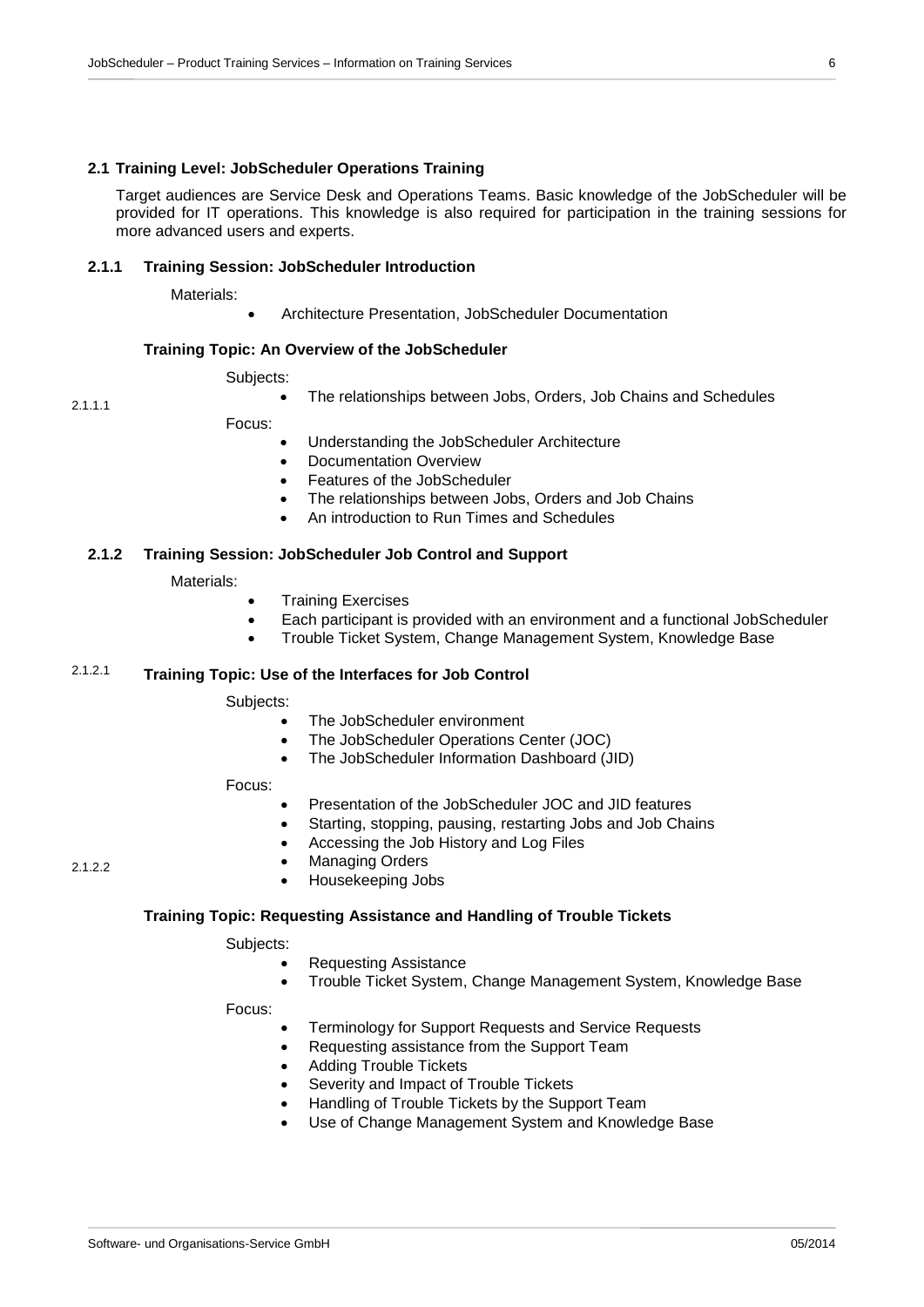## <span id="page-6-0"></span>**2.2 Training Level: JobScheduler Installation Training**

Target audiences are Engineering Team and Application Management. Participants will receive the knowledge required to install, update and configure JobScheduler.

## <span id="page-6-1"></span>**2.2.1 Training Session: JobScheduler Installation**

Materials:

- Installation Procedures, JobScheduler Documentation
- Training Exercises
	- Each participant is provided with an environment for exercises

## **Training Topic: Installation of the JobScheduler**

Required knowledge:

- Training Level: [JobScheduler Operations Training](#page-4-1)
- Basic knowledge of system administration and of databases

Subjects:

- Downloading the JobScheduler
- The target environment: Windows or Unix

Focus:

- Installing and configuring the JobScheduler
- Setting up database connections
- Restricting access to the JobScheduler Operations Center (JOC) interface
- Configuring Housekeeping Jobs
- Setting up Secure Configuration
- Basic set-up for a JobScheduler Cluster
- JobScheduler Information Dashboard (JID)
- Batch Installation

## <span id="page-6-2"></span>**2.2.2 Training Session: JobScheduler Updates**

Materials:

- Installation Procedures, JobScheduler Documentation
- Training Exercises
- Each participant is provided with an environment for exercises

## **Training Topic: Updates of the JobScheduler**

Required knowledge:

- Training Level: [JobScheduler Operations Training](#page-4-1)
- Basic knowledge of system administration and of databases

Subjects:

- Downloading the JobScheduler Updates
- The target environment: Windows or Unix

<span id="page-6-3"></span>Focus:

- Compatibility of JobScheduler Updates and Upgrades
- Updating and configuring the JobScheduler
- Automating JobScheduler updates

2.2.1.1

2.2.2.1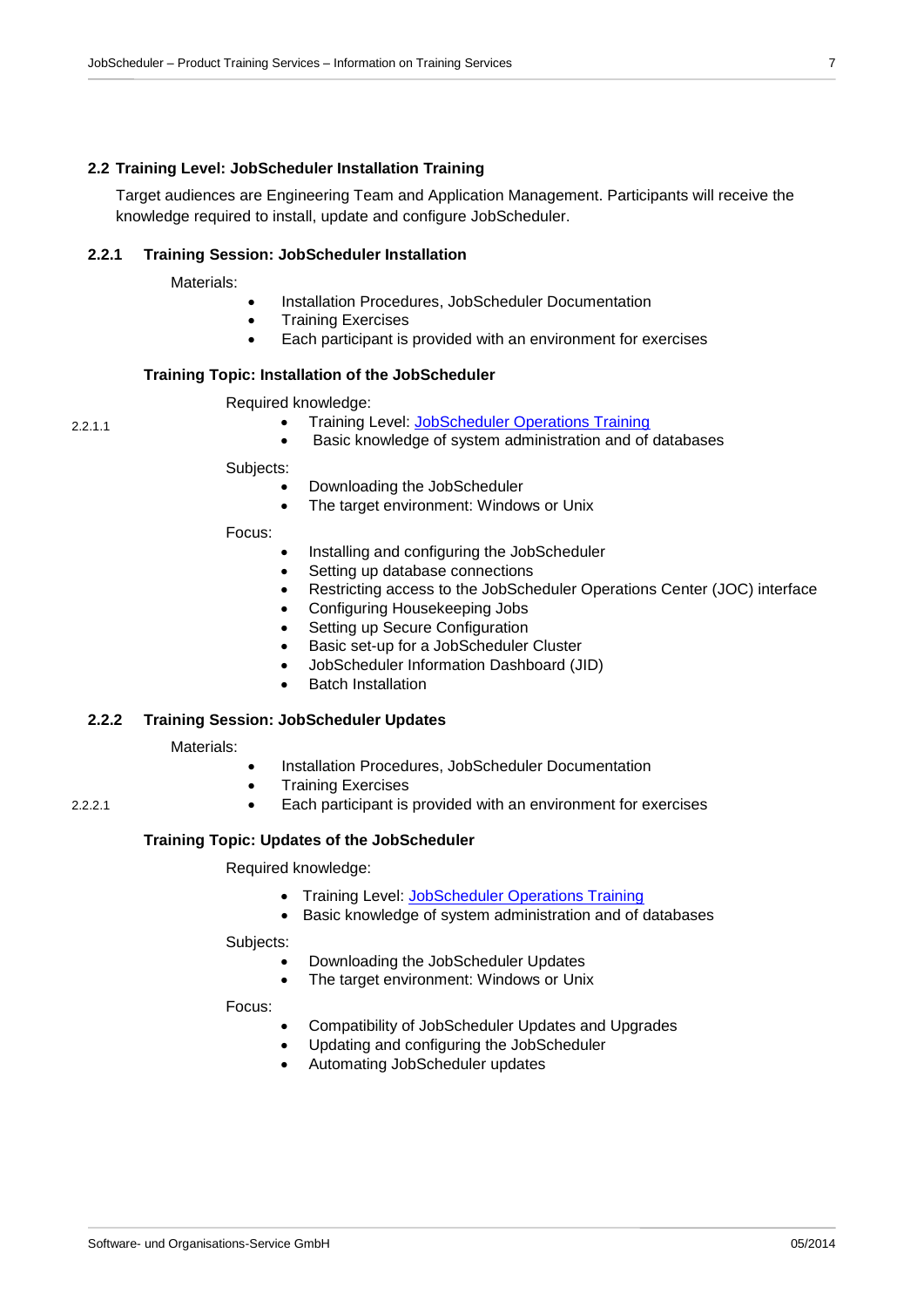## <span id="page-7-0"></span>**2.3 Training Level: Job Management Training**

Target audiences are Engineering Team and Application Management. Participants will receive the knowledge required to develop and configure basic jobs, job chains and schedules.

## <span id="page-7-1"></span>**2.3.1 Training Session: Job Management**

Materials:

2.3.1.1

- Real world examples for scheduling tasks, JobScheduler Documentation
- Training Exercises
- Each participant is provided an individual environment with JobScheduler running

## **Training Topic: The Use of Jobs and Job Chains**

Required knowledge:

• Training Level: [JobScheduler Operations](#page-4-1) Training

Subjects:

- The JobScheduler environment
- The JobScheduler Object Editor (JOE)

- Job Attributes (Tasks, Timeout, etc.)
- Creating Jobs, Job Chains and Schedules
- Scripting of Jobs and Job Monitor
- Developing Shell Jobs
- Managing Job Execution Patterns: Parallelization, Split & Synchronize
- Using the Base File and Hot Folders
- Using the Standard Jobs delivered with the JobScheduler (called JITL Jobs)
	- Job Parameterization
- Developing Job Chains
- Handling Errors in Job Chains
- Process Classes and Locks
- Run Times
- <span id="page-7-2"></span>File Orders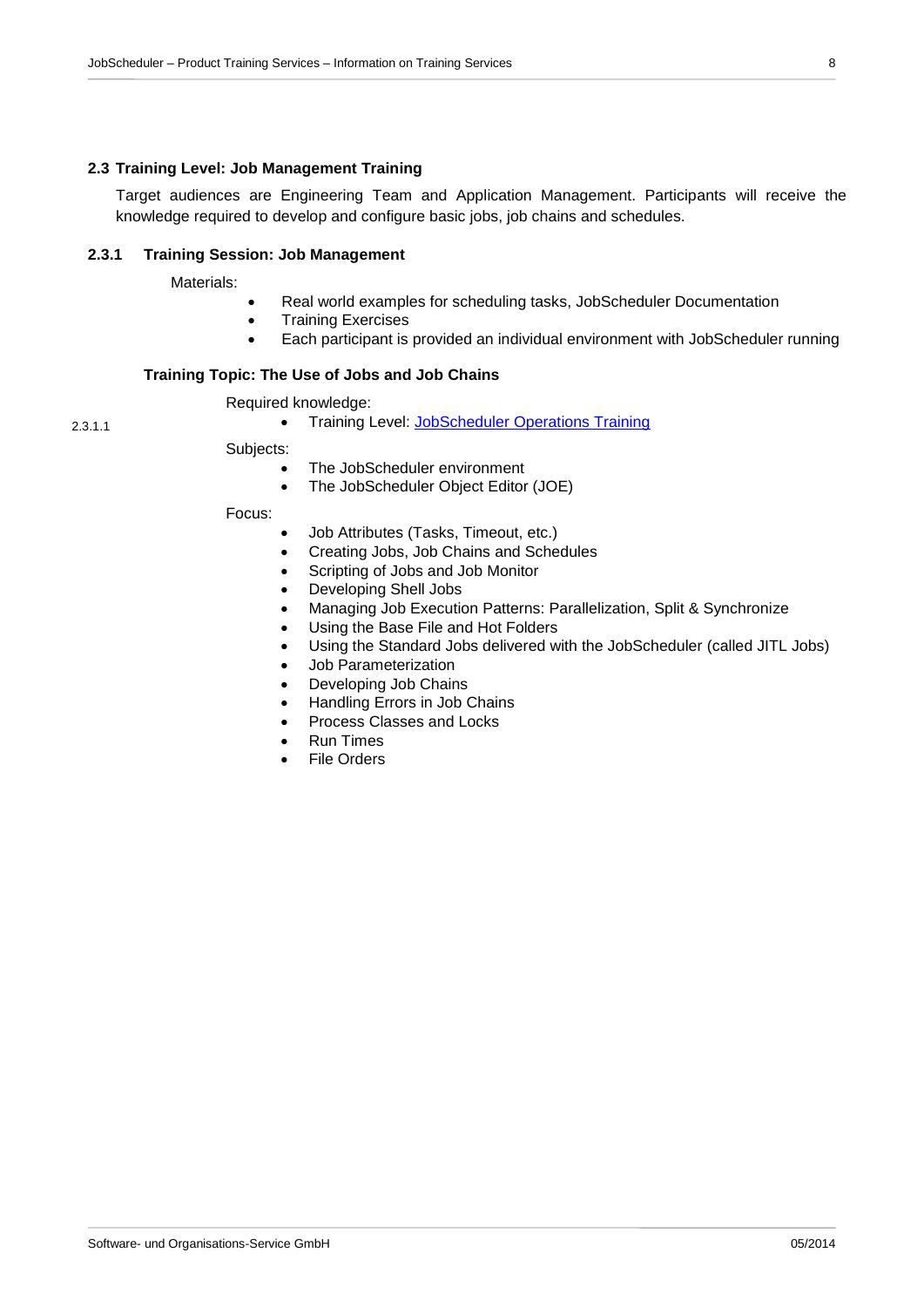## <span id="page-8-0"></span>**2.4 Training Level: Job Development Training**

The Training is targeted at Developers who intend using the JobScheduler for more complex tasks that cannot be solved with the standard JobScheduler configuration options. In particular this means developing complex jobs based on the Java API.

## <span id="page-8-1"></span>**2.4.1 Training Session: Job Development**

Materials:

2.4.1.1

2.4.1.2

- Real world example for scheduling tasks, JobScheduler Documentation
- Training Exercises
- Each participant is provided with an environment and a functional JobScheduler
- Each participant prepares his/her development environment (IDE, e.g. Eclipse)

## **Training Topic: The JobScheduler API**

Required knowledge:

- Training Level: [JobScheduler Operations](#page-4-1) Training
- Training Level: [Job Management](#page-6-3) Training
- One of the following programming languages: Java, JavaScript

Subjects:

- The JobScheduler environment
- One of the supported programming languages: Java, JavaScript
- Training tasks for the participants will be prepared by SOS GmbH

Focus:

- Developing example Jobs
- Using one's own Job implementations
- Standalone Jobs
- Order Jobs
- Handling Job errors (Java only)
- spooler\_init() / spooler\_exit()
- Forwarding Order Parameters between Jobs
- Starting / modifying Jobs
- Changing the status of Orders
- Using Setback
- Developing Monitors
- Sending E-Mail
- Processing File Orders

## **Training Topic: The JobScheduler XML API**

## Subjects:

JobScheduler environment

- Controlling the JobScheduler
- Manipulating Jobs / Orders
- <span id="page-8-2"></span>Testing the JobScheduler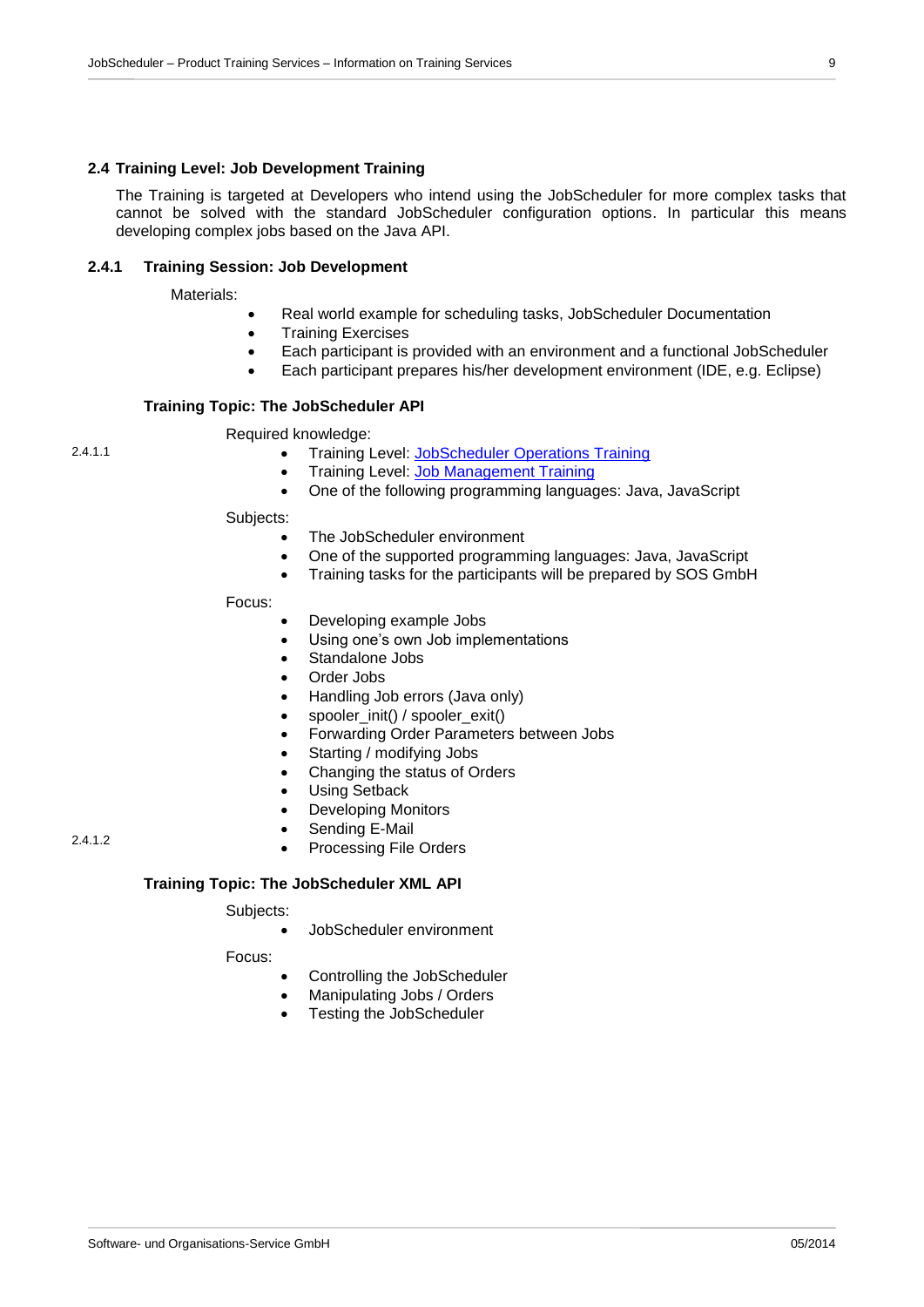## <span id="page-9-0"></span>**2.5 Training Level: Special Interest Training**

Target audiences are Engineering Team and Developers. Subjects not covered in other levels, for instance: Distributed Scheduling and Clusters, Backups and Safeguarding against Failure, etc. or Individual Trainings for Advanced Topics.

## <span id="page-9-1"></span>**2.5.1 Training Session: Distributed Scheduling and Clusters**

This training unit is intended for JobScheduler users who want to develop an environment with multiple servers. Participants are required to have previous knowledge of:

Technical administration of the target environment (Windows / Unix)

## **Training Topic: Central Configuration**

Required knowledge:

- Training Level: [JobScheduler Operations](#page-4-1) Training
- **Training Level: [Job Management](#page-6-3) Training**

#### Subjects:

2.5.1.1

- JobScheduler environments with multiple JobScheduler instances
- JobScheduler Object Editor (JOE)

Focus:

- Advantages of Central Configuration, DO's and DON'Ts
- Setting up a Central Configuration

## **Training Topic: Distributed Orders** 2.5.1.2

## Required knowledge:

- Training Level: [JobScheduler Operations Training](#page-4-1)
- Training Level: [Job Management Training](#page-6-3)

Subjects:

- Presentation
- JobScheduler environments with multiple JobScheduler instances

## Focus:

- How Distributed Orders work
- Configuring a JobScheduler Cluster
- Configuring Distributed Job Chains
- DO's and DON'Ts for Distributed Orders

## <span id="page-9-2"></span>**2.5.2 Training Session: Backups and Safeguarding Against Failure**

## Required knowledge:

- Training Level: [JobScheduler Operations Training](#page-4-1)
	- Training Level: [JobScheduler Installation Training](#page-5-3)
- Training Level: [Job Management Training](#page-6-3)

#### Subjects:

- Presentation
- JobScheduler environments with multiple JobScheduler instances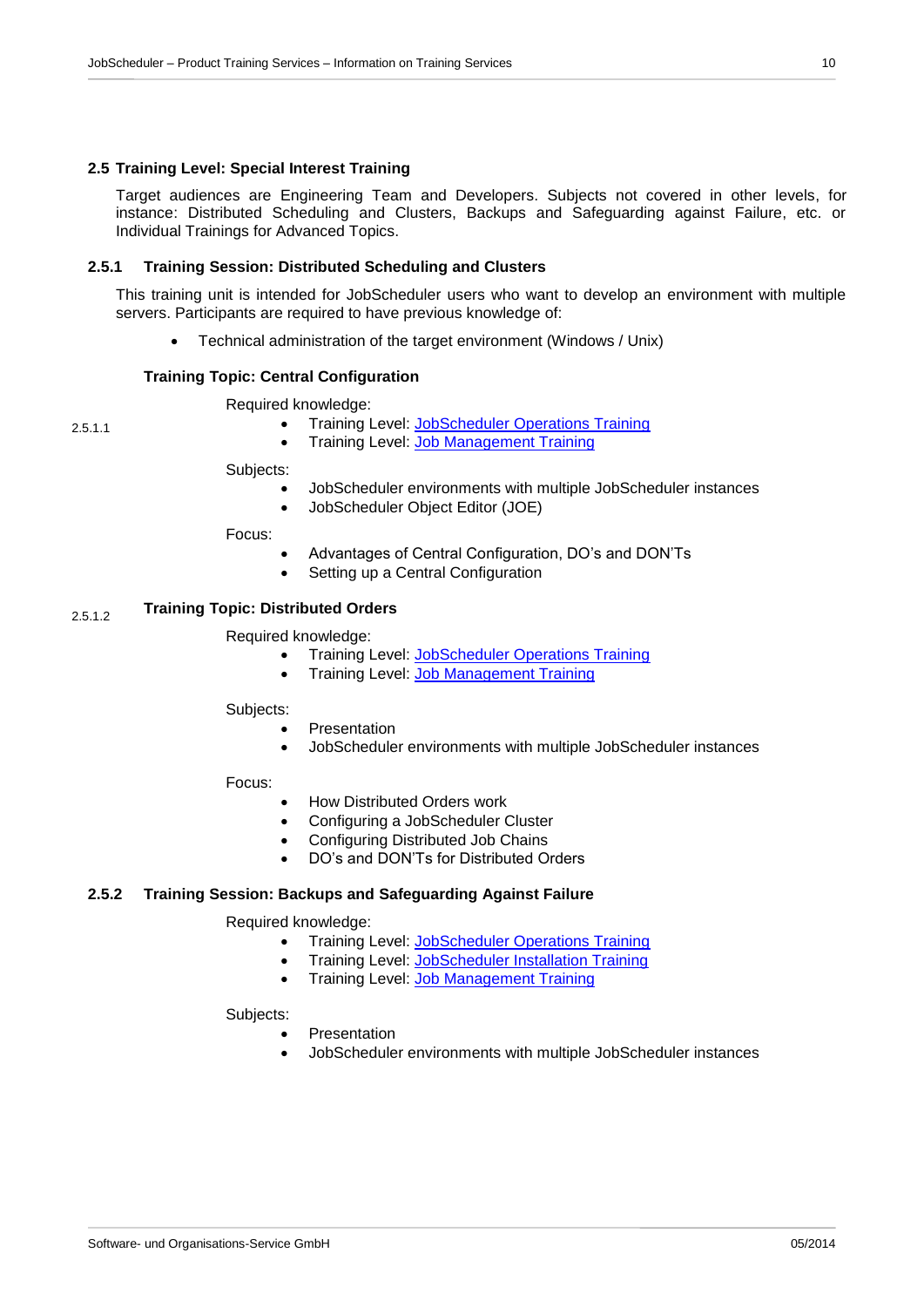Focus:

- Possibilities for safeguarding against failure
- Configuring a JobScheduler Cluster
- Configuring Primary and Backup JobScheduler instances
- Manual / Automatic Fail-Over

## <span id="page-10-0"></span>**2.5.3 Training Session: Individual Training**

Required knowledge:

- Training Level: [JobScheduler Operations Training](#page-4-1)
- Training Level: [Job Management Training](#page-6-3)
- Statements for the customer's scheduling requirements

#### Subjects:

Subjects are agreed on and tailored individually with the customer

- To be agreed: individual training will be adapted to the customer's requirements, for example:
	- o Implementing Jobs and Job Chains meeting specific specifications
	- o JobScheduler Operations Training for specific environments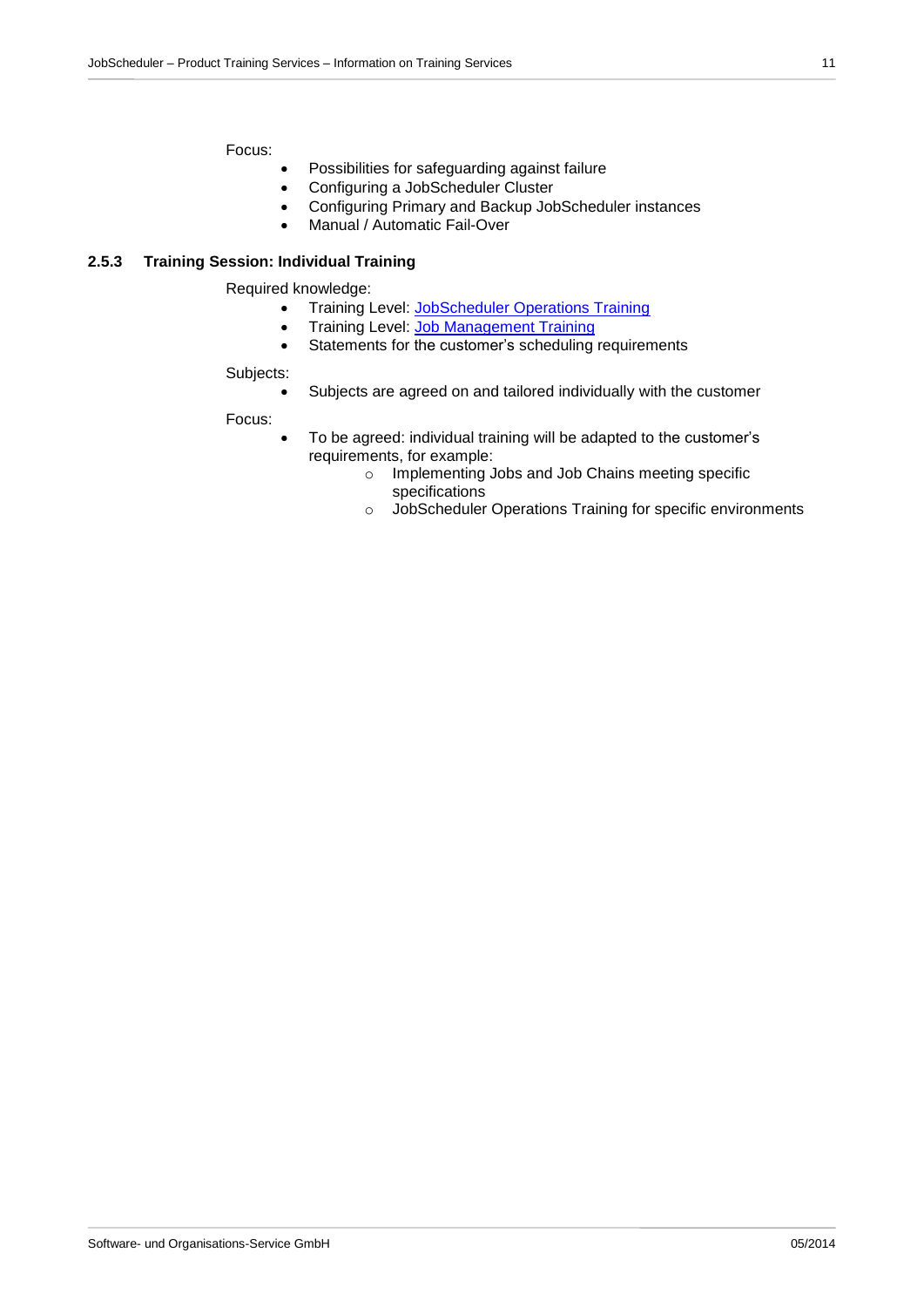## <span id="page-11-0"></span>**3 Training Procedures**

### <span id="page-11-1"></span>**3.1 Training Prerequisites**

- Training language is English or German.
- A maximum of 5 participants is accepted for training sessions. This restriction is intended to ensure the overall quality of the training and that the trainer can provide individual trainees with sufficient attention.
- Participants are asked to confirm that they have completed previous training levels that might be required for a proper understanding of the training offered.

#### <span id="page-11-2"></span>**3.2 Training Environment**

SOS provides a Virtual Training Environment for participants. Alternatively a Training Environment provided by the Customer can be used,

#### **Virtual Training Environment**

- Virtual machines with Windows Server or Linux
- Dedicated environment for each participant
- **Accessible by Remote Desktop Protocol (rdp)**
- Equipped with the software components and with exercises for participants
- Administrator access
- Available 24/7 during training days, possible extension on agreement

#### **Customer Training Environment**

Customer is responsible for setting up the Training Environment, user accounts and permissions

#### <span id="page-11-3"></span>**3.3 Feedback Evaluation**

#### **Feedback Relevance**

- Feedback is essential in order to constantly improve the quality of training
- SOS strives to ensure customer satisfaction and respects feedback from trainings

## **Feedback Questionnaire**

- Participants are handed over a questionnaire at the beginning of the last training day and are asked to fill out the form accordingly
- The questionnaire is collected at the end of the final training session
- **Training evaluations are performed anonymously.**

## **Feedback Evaluation**

- The trainee's answers to the feedback questionnaire are categorized and added to an evaluation matrix
- The evaluation matrix is handed over to the customer's management
- Results of the training evaluation will be discussed with the customer's management who in return will communicate the results to the trainees